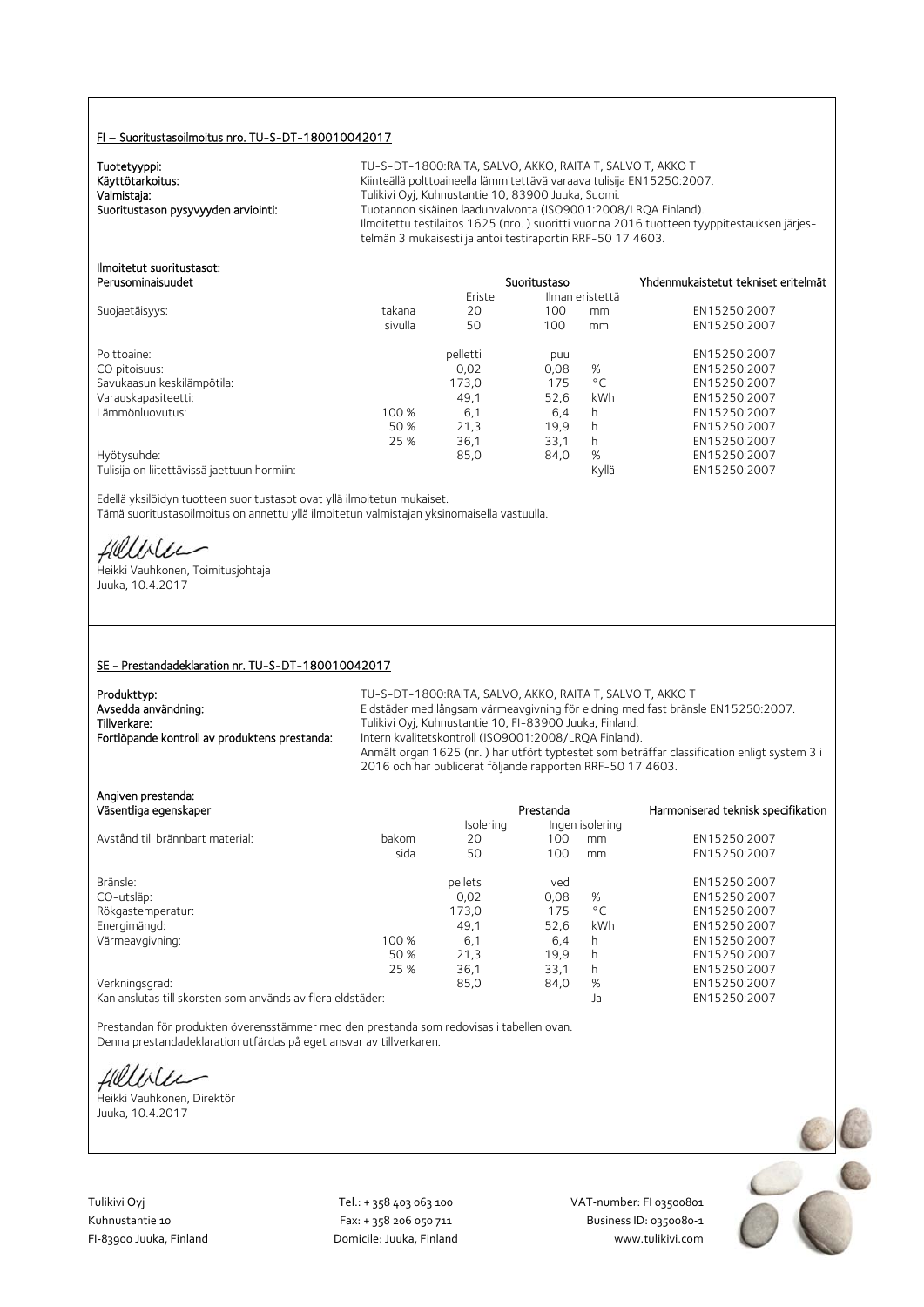#### EN - Declaration of Performance nr. TU-S-DT-180010042017

| Product type:                             |  |
|-------------------------------------------|--|
| Intended use:                             |  |
| Manufacturer:                             |  |
| Verification of constancy of performance: |  |
|                                           |  |

TU-S-DT-1800:RAITA, SALVO, AKKO, RAITA T, SALVO T, AKKO T Slow heat release appliance fired by solid fuel EN15250:2007. Tulikivi Oyj, Kuhnustantie 10, FI-83900 Juuka, Finland. Internal quality control (ISO9001:2008/LRQA Finland). The notified laboratory 1625 (nr. ) performed the determination of the product type on the basis of type testing under system 3 in the year 2016 and issued test report RRF-50 17 4603.

# Declared performance:<br>Essential Characteristics

| <b>Essential Characteristics</b>   |       | Performance |          | Harmonized technical specification |              |
|------------------------------------|-------|-------------|----------|------------------------------------|--------------|
|                                    |       | Insulation  |          | Without insulation                 |              |
| Distance to combustible materials: | rear  | 20          | 100      | mm                                 | EN15250:2007 |
|                                    | sides | 50          | 100      | mm                                 | EN15250:2007 |
| Fuel types:                        |       | pellets     | firewood |                                    | EN15250:2007 |
| CO emissions:                      |       | 0.02        | 0.08     | %                                  | EN15250:2007 |
| Max. flue gas temperature:         |       | 173,0       | 175      | $^{\circ}$ C                       | EN15250:2007 |
| Thermal storage capacity:          |       | 49.1        | 52,6     | kWh                                | EN15250:2007 |
| Heat output:                       | 100 % | 6,1         | 6,4      | h                                  | EN15250:2007 |
|                                    | 50 %  | 21,3        | 19,9     | h                                  | EN15250:2007 |
|                                    | 25 %  | 36,1        | 33,1     | h                                  | EN15250:2007 |
| Energy efficiency:                 |       | 85,0        | 84,0     | %                                  | EN15250:2007 |
|                                    |       |             |          |                                    |              |

Connection of multiple fireplaces on shared flue pipe possible: Yes EN15250:2007

The performance of the product is in conformity with the above declared performance. This declaration of performance is issued under the sole responsibility of the manufacturer.

Hillvier

Heikki Vauhkonen, Managing Director Juuka, 10.4.2017

#### DE – Leistungserklärung Nr. TU-S-DT-180010042017

| Produkttyp:                             | ΤU. |
|-----------------------------------------|-----|
| Vorgesehener Verwendungszweck:          | Sp  |
| Hersteller:                             | Τu  |
| Überprüfung der Leistungsbeständigkeit: | Int |
|                                         | n:  |

-S-DT-1800:RAITA, SALVO, AKKO, RAITA T, SALVO T, AKKO T veicherfeuerstätte für feste Brennstoffe EN15250:2007. Ilikivi Oyj, Kuhnustantie 10, FI-83900 Juuka, Finnland. terne Qualitätskontrolle (ISO9001:2008/LRQA Finnland). Die notifizierte Stelle 1625 (Nr. ) hat die Typprüfung nach dem System 3 im Jahr 2016 durchgeführt und folgenden Testreport ausgestellt: RRF-50 17 4603.

# Erklärte Leistung:

| Erklärte Leistung:                                         |          |            |                  |                  |                                        |
|------------------------------------------------------------|----------|------------|------------------|------------------|----------------------------------------|
| Wesentliche Merkmale                                       |          |            | Leistuna         |                  | Harmonisierte technische Spezifikation |
|                                                            |          | Isolierung |                  | Keine Isolierung |                                        |
| Abstand zu brennbaren Bauteilen:                           | hinten   | 20         | 100              | mm               | EN15250:2007                           |
|                                                            | seitlich | 50         | 100              | mm               | EN15250:2007                           |
| Brennstoff:                                                |          | Pellets    | <b>Brennholz</b> |                  | EN15250:2007                           |
| CO Emissionen:                                             |          | 0.02       | 0.08             | %                | EN15250:2007                           |
| Abgastemperatur:                                           |          | 173,0      | 175              | $^{\circ}$ C     | EN15250:2007                           |
| Gespeicherte Energie:                                      |          | 49.1       | 52.6             | kWh              | EN15250:2007                           |
| Wärmeabgabe:                                               | 100 %    | 6,1        | 6,4              | h.               | EN15250:2007                           |
|                                                            | 50 %     | 21,3       | 19.9             | h.               | EN15250:2007                           |
|                                                            | 25 %     | 36,1       | 33.1             | h.               | EN15250:2007                           |
| Wirkungsgrad:                                              |          | 85,0       | 84,0             | %                | EN15250:2007                           |
| Für Mehrfachbelegung auf gemeinsamen Schornstein geeignet: |          |            |                  | Ja               | EN15250:2007                           |

Die Leistung des Produkts entspricht der oben erklärten Leistung. Verantwortlich für die Erstellung dieser Leistungserklärung ist allein der Hersteller.

Helliler

Heikki Vauhkonen, Geschäftsleiter Juuka, 10.4.2017



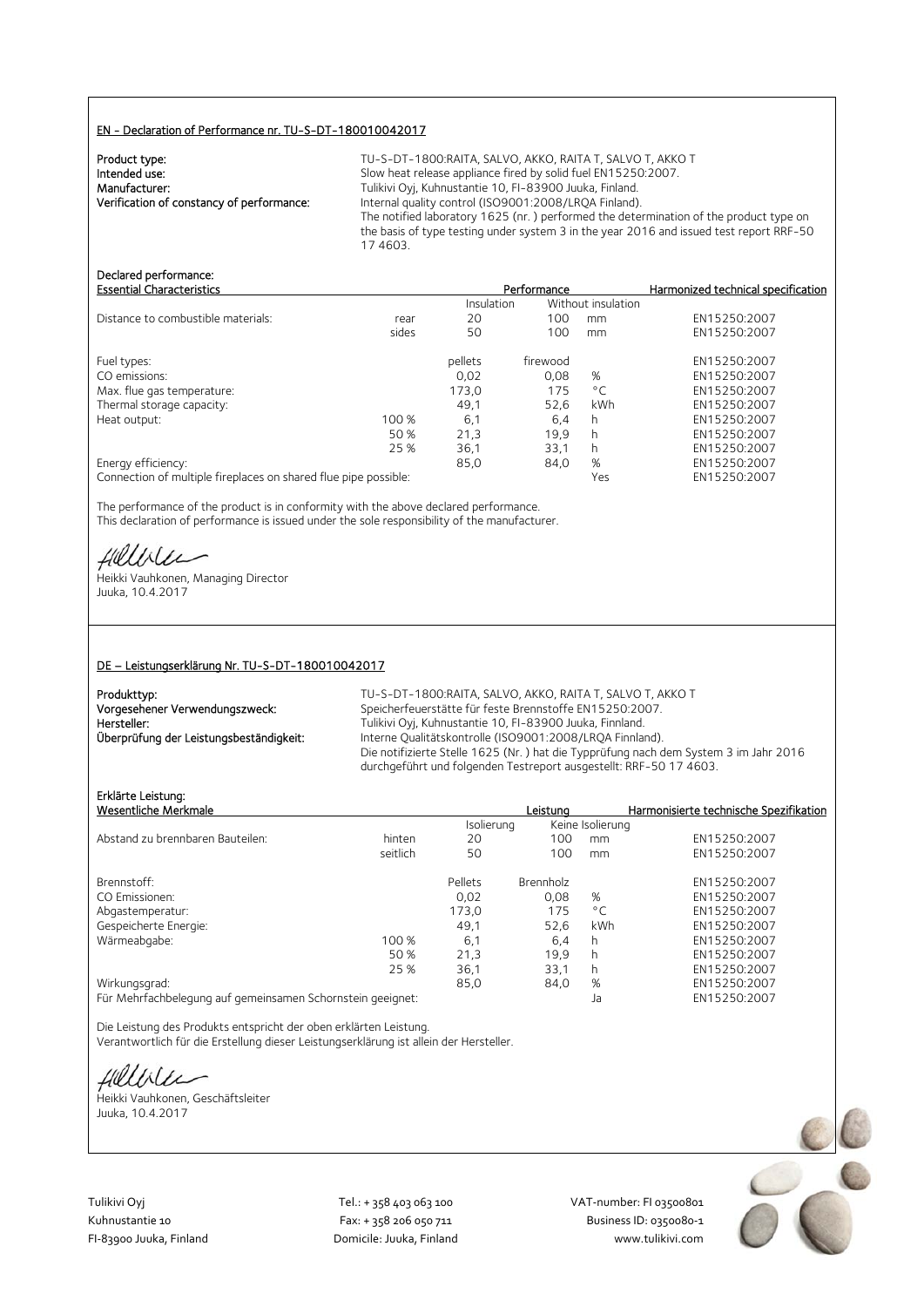#### FR - Déclaration des performances no. TU-S-DT-180010042017

| Type de produit:                             | TU-S-DT-1800:RAITA, SALVO, AKKO, RAITA T, SALVO T, AKKO T                                     |
|----------------------------------------------|-----------------------------------------------------------------------------------------------|
| Usage prévu:                                 | Poêle-cheminée à accumulation de chaleur faisant appel à un combustible EN15250:2007.         |
| Fabricant:                                   | Tulikivi Oyj, Kuhnustantie 10, FI-83900 Juuka, Finlande.                                      |
| Evaluation de la stabilité des performances: | Contrôle de qualité interne (ISO9001:2008/LROA Finlande).                                     |
|                                              | Le laboratoire d'essais notifié 1625 (no.) a effectué la détermination du produit type sur la |
|                                              | base d'essais de type système 3 en 2016 et a issu le rapport de test RRF-50 17 4603.          |

| Performances déclarées:<br>Caractéristiques essentielles                                |         |           | Performances |                 | Spécifications techniques harmonisées |
|-----------------------------------------------------------------------------------------|---------|-----------|--------------|-----------------|---------------------------------------|
|                                                                                         |         | Isolation |              | Pas d'isolation |                                       |
| Distance aux éléments structurels inflammables:                                         | arrière | 20        | 100          | mm              | EN15250:2007                          |
|                                                                                         | côtés   | 50        | 100          | mm              | EN15250:2007                          |
| Combustible:                                                                            |         | granulés  | bois         |                 | EN15250:2007                          |
| Émissions de CO:                                                                        |         | 0,02      | 0,08         | %               | EN15250:2007                          |
| Température des gaz évacués:                                                            |         | 173.0     | 175          | $^{\circ}$ C    | EN15250:2007                          |
| Energie stockée:                                                                        |         | 49,1      | 52.6         | kWh             | EN15250:2007                          |
| Restitution thermique:                                                                  | 100 %   | 6,1       | 6,4          | h               | EN15250:2007                          |
|                                                                                         | 50 %    | 21.3      | 19,9         | h               | EN15250:2007                          |
|                                                                                         | 25 %    | 36.1      | 33.1         | h               | EN15250:2007                          |
| Rendement:                                                                              |         | 85,0      | 84,0         | %               | EN15250:2007                          |
| Raccordement possible à une cheminée s'utilisant pour plusieurs appareils de chauffage: |         |           | Oui          |                 | EN15250:2007                          |

Les performances du produit sont conformes aux performances déclarées indiquées en haut. La présente déclaration des performances est établie sous la seule responsabilité du fabricant.

Hillble

Heikki Vauhkonen, Directeur Général Juuka, 10.4.2017

#### NL - Prestatieverklaring nr. TU-S-DT-180010042017

| Producttype:                               |
|--------------------------------------------|
| Beoogd gebruik:                            |
| Fabrikant:                                 |
| Verificatie van de prestatiebestendigheid: |

TU-S-DT-1800:RAITA, SALVO, AKKO, RAITA T, SALVO T, AKKO T Accumulerende toestelle gestookt met vaste brandstof EN15250:2007. Fabrikant: Tulikivi Oyj, Kuhnustantie 10, FI-83900 Juuka, Finland. Interne kwaliteitscontrole (ISO9001:2008/LRQA Finland). De genotificeerde testlaboratorium 1625 (nr. ) heeft de typetest uitgevoerd op basis van testen uitgevoerd volgens systeem 3 in 2016 met testverslag RRF-50 17 4603 als resultaat.

## Aangegeven prestatie:

| Essentiële kenmerken                    |            |          | <b>Prestaties</b> |               | Geharmoniseerde technische specificatie |
|-----------------------------------------|------------|----------|-------------------|---------------|-----------------------------------------|
|                                         |            | Isolatie |                   | Geen isolatie |                                         |
| Afstand tot brandbare constructiedelen: | achterkant | 20       | 100               | mm            | EN15250:2007                            |
|                                         | zijkant    | 50       | 100               | mm            | EN15250:2007                            |
| Brandstof:                              |            | pellets  | hout              |               | EN15250:2007                            |
| CO-emissies:                            |            | 0.02     | 0.08              | %             | EN15250:2007                            |
| Rookgastemperatuur:                     |            | 173,0    | 175               | $^{\circ}$ C  | EN15250:2007                            |
| Hoeveelheid energie:                    |            | 49.1     | 52.6              | kWh           | EN15250:2007                            |
| Warmteafgifte:                          | 100 %      | 6,1      | 6.4               | h             | EN15250:2007                            |
|                                         | 50 %       | 21.3     | 19.9              | h             | EN15250:2007                            |
|                                         | 25 %       | 36,1     | 33,1              |               | EN15250:2007                            |
| Rendement:                              |            | 85.0     | 84,0              | %             | EN15250:2007                            |
|                                         |            |          |                   |               |                                         |

Kan worden aangesloten op een door meerdere verwarmingstoestellen gebruikt rookkanaal: Ja EN15250:2007

De prestaties van het product voldoen aan de hierboven vermelde prestatieverklaringen. Deze prestatieverklaring is verstrekt onder de exclusieve verantwoordelijkheid van de fabrikant.

Hillble

Heikki Vauhkonen, Directeur Juuka, 10.4.2017

Tulikivi Oyj Tel.: + 358 403 063 100 VAT‐number: FI 03500801

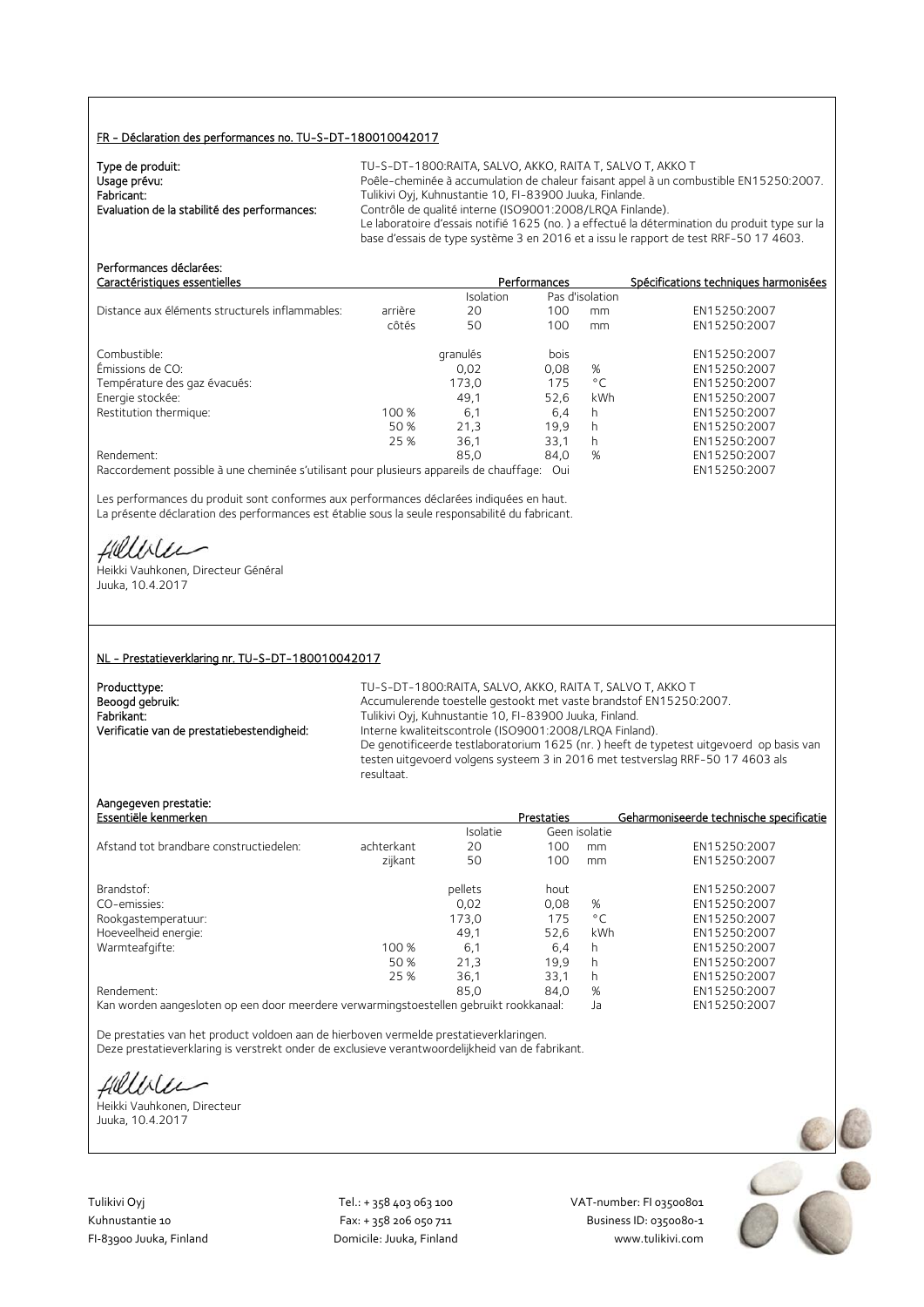## IT - Dichiarazione di prestazione nro. TU-S-DT-180010042017

| Prodotto - tipo:                                | TU-S-DT-1800:RAITA. SALVO. AKKO. RAITA T. SALVO T. AKKO T                                  |
|-------------------------------------------------|--------------------------------------------------------------------------------------------|
| Uso previsto:                                   | Apparecchi domestici a lento rilascio di calore alimentati a combustibili EN15250:2007.    |
| Fabbricante:                                    | Tulikivi Oyj, Kuhnustantie 10, FI-83900 Juuka, Finlandia.                                  |
| Verificazione della costanza della prestazione: | Controllo di qualità interno (ISO9001:2008/LRQA Finlandia).                                |
|                                                 | L'organismo notificato 1625 (nro.) ha effettuato le prove di tipo secondo il sistema 3 nel |
|                                                 | 2016 e ha rilasciato la seguente rapporto di prova: RRF-50 17 4603.                        |

| Prestazione dichiarata:<br>Caratteristiche essenziali                                           |       |            | Prestazione       |              | Documento di riferimento |
|-------------------------------------------------------------------------------------------------|-------|------------|-------------------|--------------|--------------------------|
|                                                                                                 |       | Isolamento | Nessun isolamento |              |                          |
| Distanza dei materiali infiammabili:                                                            | retro | 20         | 100               | mm           | EN15250:2007             |
|                                                                                                 | lato  | 50         | 100               | mm           | EN15250:2007             |
| Combustibile:                                                                                   |       | pellets    | legna             |              | EN15250:2007             |
| Emissioni CO:                                                                                   |       | 0.02       | 0.08              | %            | EN15250:2007             |
| Temperatura dei gas in uscita:                                                                  |       | 173.0      | 175               | $^{\circ}$ C | EN15250:2007             |
| Energia accumulata:                                                                             |       | 49,1       | 52.6              | <b>kWh</b>   | EN15250:2007             |
| Rilascio del calore:                                                                            | 100%  | 6.1        | 6.4               | h            | EN15250:2007             |
|                                                                                                 | 50%   | 21.3       | 19.9              | h            | EN15250:2007             |
|                                                                                                 | 25%   | 36,1       | 33.1              | h.           | EN15250:2007             |
| Rendimento:                                                                                     |       | 85.0       | 84.0              | %            | EN15250:2007             |
| Adatta per essere collegata a una canna fumaria utilizzata da vari apparecchi di riscaldamento: |       |            |                   | Si           | EN15250:2007             |

La prestazione del prodotto conforme alla prestazione dichiarata sopra. Si rilascia la presente dichiarazione di prestazione sotto la responsabilità esclusiva del fabbricante.

Hillble

Heikki Vauhkonen, Direttore Juuka, 10.4.2017

#### ET - Toimivusdeklaratsioon nr. TU-S-DT-180010042017

| Tootetüüp:                                | TU-S-DT-1800:RAITA, SALVO, AKKO, RAITA T, SALVO T, AKKO T                                                                                        |
|-------------------------------------------|--------------------------------------------------------------------------------------------------------------------------------------------------|
| Ettenähtud kasutusotstarve:               | Tahke kütusega köetav soojustsalvestav küttekolle EN15250:2007.                                                                                  |
| Tootja:                                   | Tulikivi Oyj, Kuhnustantie 10, FI-83900 Juuka, Soome.                                                                                            |
| Toimivuse püsivuse kontrollimise süsteem: | Sisemine kvaliteedikontroll (ISO9001:2008/LROA Soome).                                                                                           |
|                                           | Teavitatud asutus 1625 (nr.) on juhatanud tüübihindamine pärast süsteemi 3 aastal 2016<br>a on välja andnud järgmise testraporti RRF-50 17 4603. |

# Deklareeritud toimivus:

| Deklareeritud tõlmivus:<br>Põhiomadused                              |        |                | Toimivus |                | Ühtlustatud tehniline kirjeldus |
|----------------------------------------------------------------------|--------|----------------|----------|----------------|---------------------------------|
|                                                                      |        | Isolatsiooniga |          | Isolatsioonita |                                 |
| Kaugus põlevast materjalist konstruktsioonidest:                     | taga   | 20             | 100      | mm             | EN15250:2007                    |
|                                                                      | kõrval | 50             | 100      | mm             | EN15250:2007                    |
| Kütus:                                                               |        | puidugraanulid | puu      |                | EN15250:2007                    |
| Põlemissaaduste CO sisaldus:                                         |        | 0.02           | 0,08     | %              | EN15250:2007                    |
| Väljuva gaasi temperatuur:                                           |        | 173,0          | 175      | $^{\circ}$ C   | EN15250:2007                    |
| Salvestatud energiahulk:                                             |        | 49.1           | 52.6     | kWh            | EN15250:2007                    |
| Soojuse eraldumine:                                                  | 100%   | 6,1            | 6,4      | h              | EN15250:2007                    |
|                                                                      | 50%    | 21,3           | 19.9     | h              | EN15250:2007                    |
|                                                                      | 25%    | 36,1           | 33,1     | h              | EN15250:2007                    |
| Kasutegur:                                                           |        | 85.0           | 84,0     | %              | EN15250:2007                    |
| Sobib ühendamiseks mitme küttekolde poolt kasutatava korstnalõõriga: |        |                |          | Ja             | EN15250:2007                    |

Toote toimivus on kooskõlas ülalosutatud deklareeritud toimivusega. Käesolev toimivusdeklaratsioon on välja antud tootja ainuvastutusel.

fillble

Heikki Vauhkonen, Tegevdirektor Juuka, 10.4.2017

Tulikivi Oyj Tel.: + 358 403 063 100 VAT‐number: FI 03500801

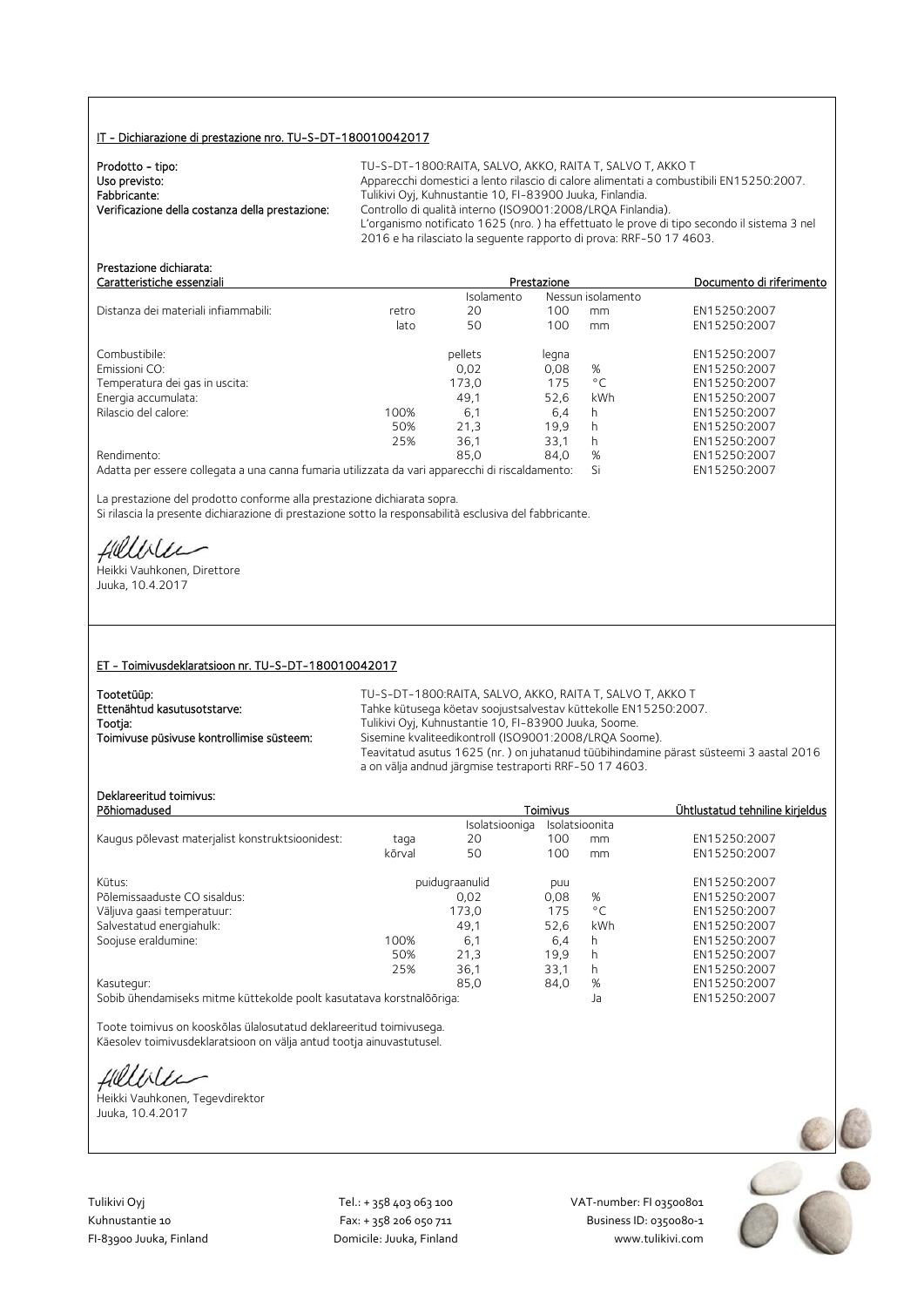#### LT - Eksploatacini**ų** savybi**ų** deklaracij**ą** nr. TU-S-DT-180010042017

| Produkto tipas:                                   | TU-S-DT-1800:RAITA. SALVO. AKKO. RAITA T. SALVO T. AKKO T                                  |
|---------------------------------------------------|--------------------------------------------------------------------------------------------|
| Paskirtis:                                        | Lėtai šilumą išskiriantys kietuoju kuru kūrenami buitiniai šildytuvai EN15250:2007.        |
| Gamintojas:                                       | Tulikivi Oyj, Kuhnustantie 10, FI-83900 Juuka, Suomija.                                    |
| Nuolatinis eksploatacinių savybių sertifikavimas: | Vidaus kokybės kontrolės (ISO9001:2008/LRQA Suomija).                                      |
|                                                   | Notifikuotoji sertifikavimo įstaiga 1625 (nr.) atliko testą pagal sistemą 3 metais 2016 ir |
|                                                   | išdavė sertifikata RRF-50 17 4603.                                                         |

#### Deklaruojamos eksploatacin**ė**s savyb**ė**s: Svarbiausios charakteristikos Eksploatacin**ė**s savyb**ė**s Darnioji technin**ė** specifikacija

|                                                       |                      | Su izoliacija |        | Be izoliacijos |              |
|-------------------------------------------------------|----------------------|---------------|--------|----------------|--------------|
| Atstumas iki degiųjų medžiagų:                        | nuo galinės sienelės | 20            | 100    | mm             | EN15250:2007 |
|                                                       | iš šono              | 50            | 100    | mm             | EN15250:2007 |
| Kuro rūšis:                                           |                      | granulÚs      | malkos |                | EN15250:2007 |
| Emisija CO:                                           |                      | 0,02          | 0,08   | %              | EN15250:2007 |
| Išmetamų dujų į dūmtraukį temperatūra:                |                      | 173,0         | 175    | $^{\circ}$ C   | EN15250:2007 |
| Kaupiamoji energija:                                  |                      | 49.1          | 52.6   | kWh            | EN15250:2007 |
| Šildymo galingumas:                                   | 100 %                | 6,1           | 6,4    | h              | EN15250:2007 |
|                                                       | 50 %                 | 21.3          | 19.9   | h              | EN15250:2007 |
|                                                       | 25 %                 | 36,1          | 33.1   | h              | EN15250:2007 |
| Naudingumo koeficientas:                              |                      | 85,0          | 84,0   | %              | EN15250:2007 |
| Keletos krosnių pajungimas į vieną dūmtraukį-galimas: |                      |               |        | Taip           | EN15250:2007 |

Produkto eksploatacinės savybės atitinka deklaruotas eksploatacines savybes. Ši eksploatacinių savybių deklaracija išduota tik nurodyto gamintojo atsakomybe.

fillblu

Heikki Vauhkonen, Generalinis Direktorius Juuka, 10.4.2017

#### LV – Veiktsp**ē**jas deklar**ā**cija nr. TU-S-DT-180010042017

| Produkta veids:                |  |
|--------------------------------|--|
| Lietošanas veids:              |  |
| Ražotājs:                      |  |
| Veiktspējas snieguma pārbaude: |  |

TU-S-DT-1800:RAITA, SALVO, AKKO, RAITA T, SALVO T, AKKO T Cietā kurināmā sildiekārtas ar lēnu siltumatdevi EN15250:2007. Tulikivi Oyj, Kuhnustantie 10, FI-83900 Juuka, Somija. Iekšēja kvalitātes pārbaude (ISO9001:2008/LRQA Somija). Paziņotā (notificētā) institūcija 1625 (nr. ) veica produkta tipa noteikšanu balstoties uz produkta 3. sistēmas tipa testiem 2016 gadā un tika izdots testēšanas pārskats RRF-50 17 4603.

### Tehniskie r**ā**d**ī**t**ā**ji:

| Galvenie veiktspējas rādītāji                            |               |           | Veiktspēja     |              | Kopējā tehniskā specifkācija |
|----------------------------------------------------------|---------------|-----------|----------------|--------------|------------------------------|
|                                                          |               | Izolúcija | Nõ izolúcija   |              |                              |
| Attālums līdz degošiem materiāliem:                      | no aizmugures | 20        | 100            | mm           | EN15250:2007                 |
|                                                          | no sāniem     | 50        | 100            | mm           | EN15250:2007                 |
| Kurināmā veidi:                                          |               | granulas  | malkas pagales |              | EN15250:2007                 |
| CO emisija:                                              |               | 0.02      | 0.08           | %            | EN15250:2007                 |
| Izplūdes gāzu temperatūra:                               |               | 173,0     | 175            | $^{\circ}$ C | EN15250:2007                 |
| Energoietilpība:                                         |               | 49,1      | 52,6           | kWh          | EN15250:2007                 |
| Siltuma jauda:                                           | 100 %         | 6,1       | 6,4            | h            | EN15250:2007                 |
|                                                          | 50 %          | 21.3      | 19.9           | h            | EN15250:2007                 |
|                                                          | 25 %          | 36,1      | 33,1           | h            | EN15250:2007                 |
| Lietderības koeficients:                                 |               | 85,0      | 84,0           | %            | EN15250:2007                 |
| Ir iespēja pievienot vairākus kamīnus pie viena dūmvada: |               |           |                | Jā           | EN15250:2007                 |

Produkta veiktspēja atbilst augstāk minētajiem rādītājiem. Par šīs veiktspējas deklarācijas izsniegšanu pilnībā atbild ražotājs.

Hillble

Heikki Vauhkonen, Ģenerāldirektors Juuka, 10.4.2017

Tulikivi Oyj Tel.: + 358 403 063 100 VAT‐number: FI 03500801

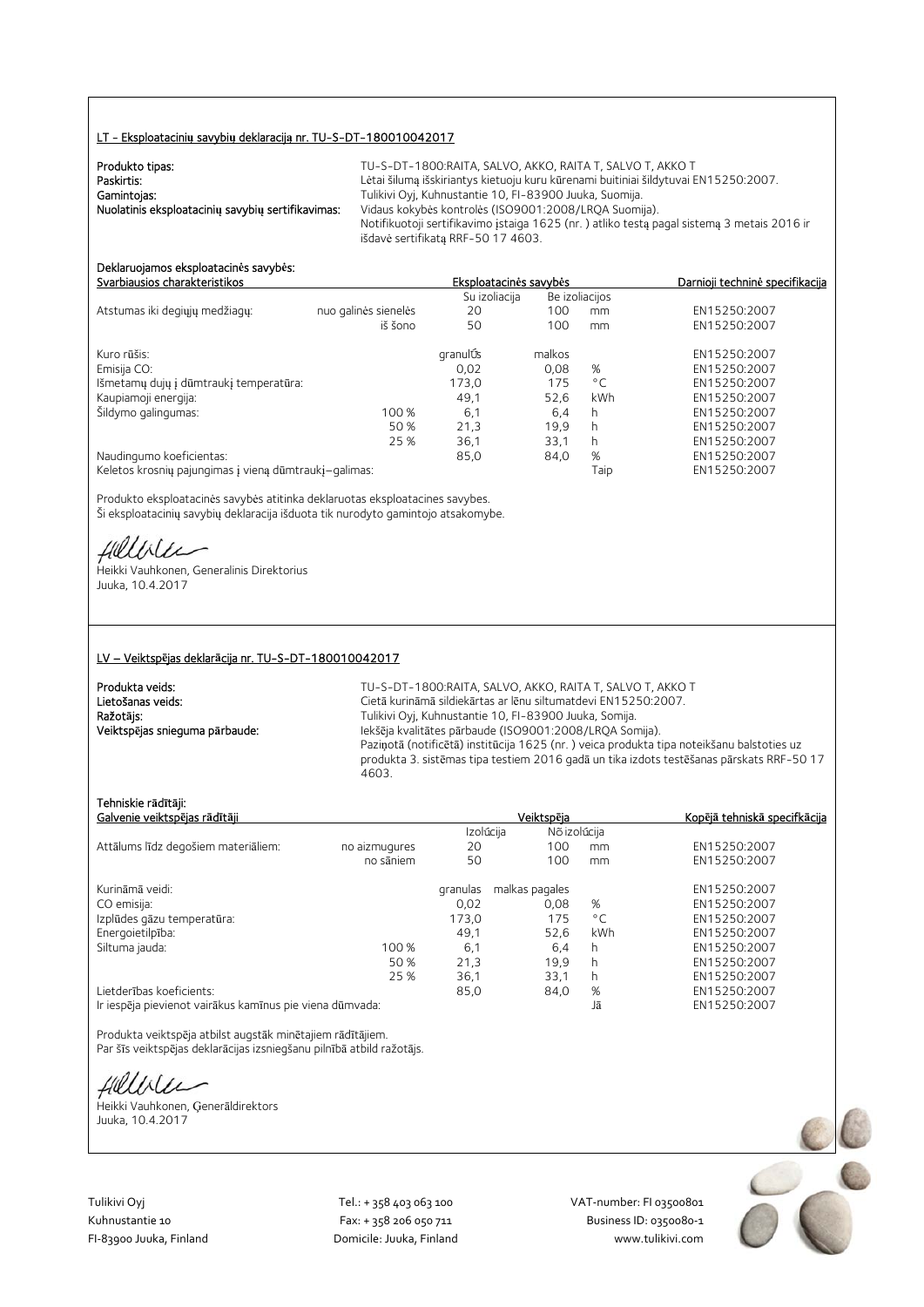### SI - Izjava o zmogljivosti nr. TU-S-DT-180010042017

| Tip proizvoda:                                    |  |
|---------------------------------------------------|--|
| Predvidena uporaba:                               |  |
| Proizvajalec:                                     |  |
| Potrdilo o nespremenljivosti lastnosti proizvoda: |  |

TU-S-DT-1800:RAITA, SALVO, AKKO, RAITA T, SALVO T, AKKO T Naprave na trdna goriva, ki počasi oddajajo toploto EN15250:2007. Tulikivi Oyj, Kuhnustantie 10, FI-83900 Juuka, Finska. Notranii nadzor kakovosti (ISO9001:2008/LROA Finska). Pooblaščen laboratorij 1625 (nr. ) je na podlagi preizkušanja tipa po sistemu 3 v letu 2016 izvedel in izdal potrdilo o preizkusu RRF-50 17 4603.

Ni izolacije

# Izjava u**č**inkovitosti Bistventigalnosti Usklajena tehnična specifikacija<br>Izolaciie Ni izolaciie

| Odmik od vnetljivih materialov:                | zadaj      | 20          | 100  | mm           | EN15250:2007 |
|------------------------------------------------|------------|-------------|------|--------------|--------------|
|                                                | ob straneh | 50          | 100  | mm           | EN15250:2007 |
| Vrsta goriva:                                  |            | Isni peleti | les  |              | EN15250:2007 |
| Emisija CO:                                    |            | 0,02        | 0,08 | %            | EN15250:2007 |
| Temperatura plinov:                            |            | 173,0       | 175  | $^{\circ}$ C | EN15250:2007 |
| Akumulirana toplota:                           |            | 49.1        | 52,6 | kWh          | EN15250:2007 |
| Oddana toplotna moč:                           | 100 %      | 6,1         | 6,4  | h            | EN15250:2007 |
|                                                | 50 %       | 21,3        | 19.9 | h            | EN15250:2007 |
|                                                | 25 %       | 36,1        | 33,1 | h            | EN15250:2007 |
| Izkoristek:                                    |            | 85,0        | 84,0 | %            | EN15250:2007 |
| Možen priklop več kaminov na skupno dimno cev: |            |             |      | Da           | EN15250:2007 |

Delovanje izdelka je v skladu z zgoraj navedenimi lastnostmi. Izjava o zmogljivosti je izdana na odgovornost proizvajalca.

Hillbler

Heikki Vauhkonen, Managing Director Juuka, 10.4.2017

#### SK - Deklarácia výkonu nr. TU-S-DT-180010042017

| Typ produktu:                 | $T11-S-$ |
|-------------------------------|----------|
| Použitie:                     | Spotre   |
| Výrobca:                      | Tulikivi |
| Overenie stálosti vlastností: | Interna  |
|                               |          |

DT-1800: RAITA, SALVO, AKKO, RAITA T, SALVO T, AKKO T biče pomaly uvoľňujúce teplo spaľujúce tuhé palivo EN15250:2007. i Oyj, Kuhnustantie 10, FI-83900 Juuka, Fínsko. á kontrola kvality (ISO9001:2008/LRQA Fínsko). Notifikované laboratórium 1625 (nr. ) vykonalo určenie typu výrobku na základe skúšky typu podľa systému 3 v roku 2016 a vydalo skúšobnú správu RRF-50 17 4603.

# Deklarované vlastnosti:

| Základné vlastnosti                |        |           | Výkon        |              | Harmonizovaná technická špecifikácia |
|------------------------------------|--------|-----------|--------------|--------------|--------------------------------------|
|                                    |        | Izolované | Bez izolácie |              |                                      |
| Vzdialenosť od horľavých povrchov: | vzadu  | 20        | 100          | mm           | EN15250:2007                         |
|                                    | z boku | 50        | 100          | mm           | EN15250:2007                         |
| Typy paliva:                       |        | pelety    | drevo        |              | EN15250:2007                         |
| CO emisie:                         |        | 0.02      | 0.08         | %            | EN15250:2007                         |
| Teplota spalín na výstupe:         |        | 173,0     | 175          | $^{\circ}$ C | EN15250:2007                         |
| Akumulovaná energia:               |        | 49,1      | 52,6         | kWh          | EN15250:2007                         |
| Dĺžka tepelného výkonu:            | 100 %  | 6,1       | 6,4          | h            | EN15250:2007                         |
|                                    | 50 %   | 21,3      | 19.9         | h            | EN15250:2007                         |
|                                    | 25 %   | 36.1      | 33.1         | h            | EN15250:2007                         |
| Účinnosť:                          |        | 85,0      | 84,0         | %            | EN15250:2007                         |
|                                    |        |           |              |              | $T$ MACOCOOOT                        |

Možnosť pripojenia viacerých spotrebičov na komínové teleso: Áno EN15250:2007

Vlastnosti produktu sú v súlade s vyššie uvedenými vlastnosťami. Toto vyhlásenie o vlastnostiach je vydané s výhradnou zodpovednosťou výrobcu.

fillise

Heikki Vauhkonen, Generálny Riaditeľ Juuka, 10.4.2017